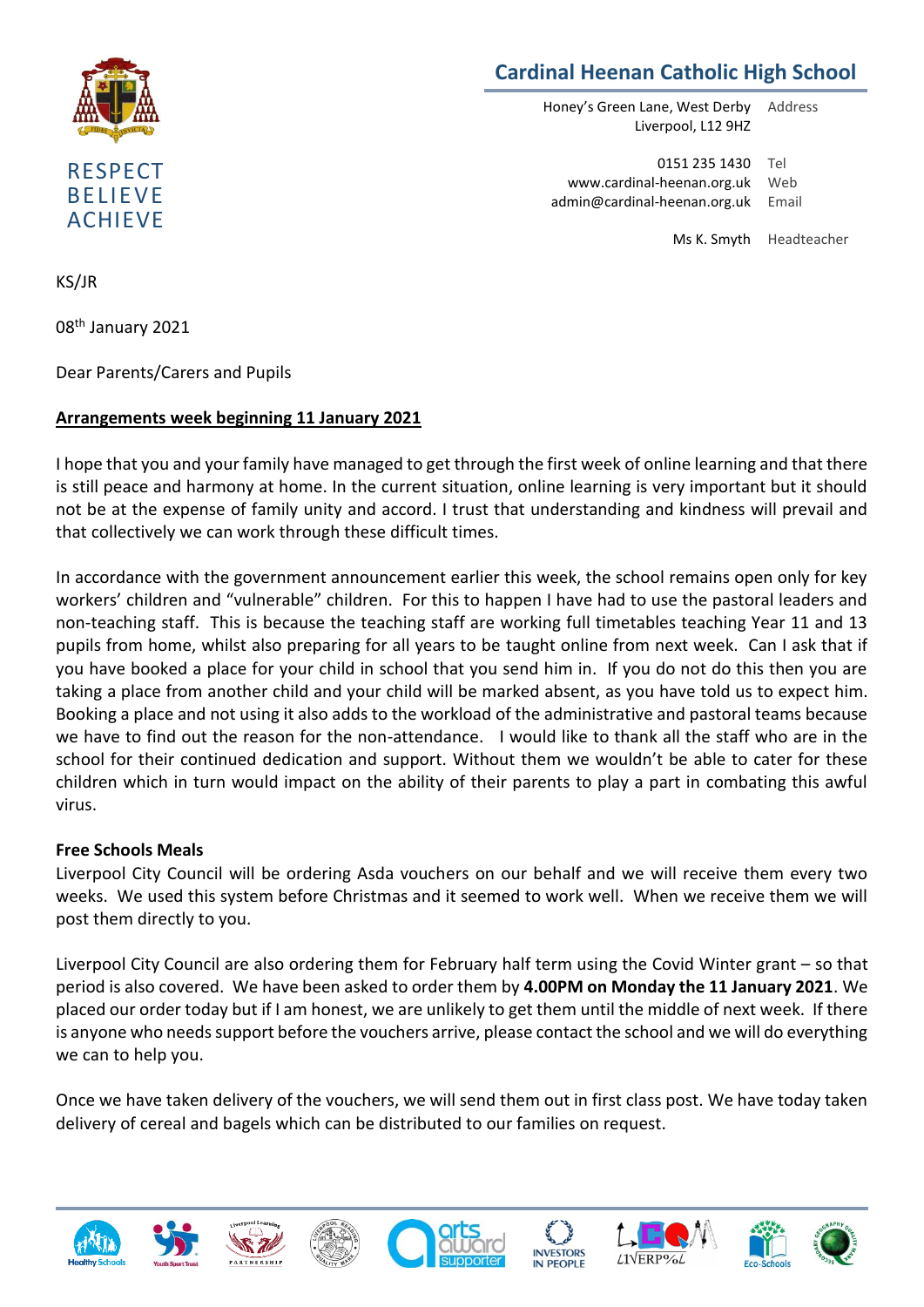#### **Mass testing of students**

You may also have read that schools were asked to provide mass Coronavirus testing for students. This was first mentioned when there was a hope that Year 11 and 13 would return on the  $11<sup>th</sup>$  of January. We started to formally plan for this on Sunday 3 January so that we were ready. When news broke that only the children of 'key workers' and vulnerable pupils could attend school, we continued the process of organising our centre so that all the staff and students in the building



felt safe in the knowledge that everyone had been tested. It is my intention that all staff and students are tested twice a week so as to keep our school Covid free. We are very grateful for the support of all those who are attending school as they have all consented to this. If your child is on the rota to attend school next week please complete the **consent form** which is on our website. Please note that this testing does not replace other testing. If, for example, your son becomes symptomatic, he should self-isolate and be tested as soon as possible by the NHS as usual, rather than sent into school for a test. Asymptomatic testing continues to be available for all those who live or work in Liverpool.

## **Increasing Children's Mobile Data Scheme**

The Department for Education have recently announced that, in some circumstances, students in secondary schools who do not have broadband at home and are using mobile data to access online lessons, can request a FREE temporary increase to their mobile data allowance. This increase would likely last for the duration of the current lockdown, in the first instance.

Students with laptops who do not have broadband (Wi-Fi) at home could use the mobile phone as a 'hotspot' for internet access on their laptop. The scheme is aimed at students in Years 7 to 11 (or more precisely, 'all schools with children in Years 3 to 11').

We will still submit applications for students in the sixth form too. The criteria for being able to access the mobile data increase are those students that do not have fixed broadband at home, and cannot afford additional data for their devices. Students with access to a mobile phone on one of the following networks might be able to benefit:

- Three
- Smarty
- Virgin Mobile
- EE
- Tesco Mobile
- Sky Mobile
- $\bullet$  02

Other providers may join the scheme at a later stage, though all of the major providers are now taking part. If your mobile phone network is not listed, please still complete the form.

We will submit your application should your provider decide to take part in the scheme at a later date.

## **Years 7,8,9,10,12**

Online lessons will begin for all of the pupils listed above. Many of them have not had the experience of MS teams. I wrote to you earlier this week about how to use the system and I gave you the link to our website. **<https://www.cardinal-heenan.org.uk/page/?title=Letters+Home&pid=94>**